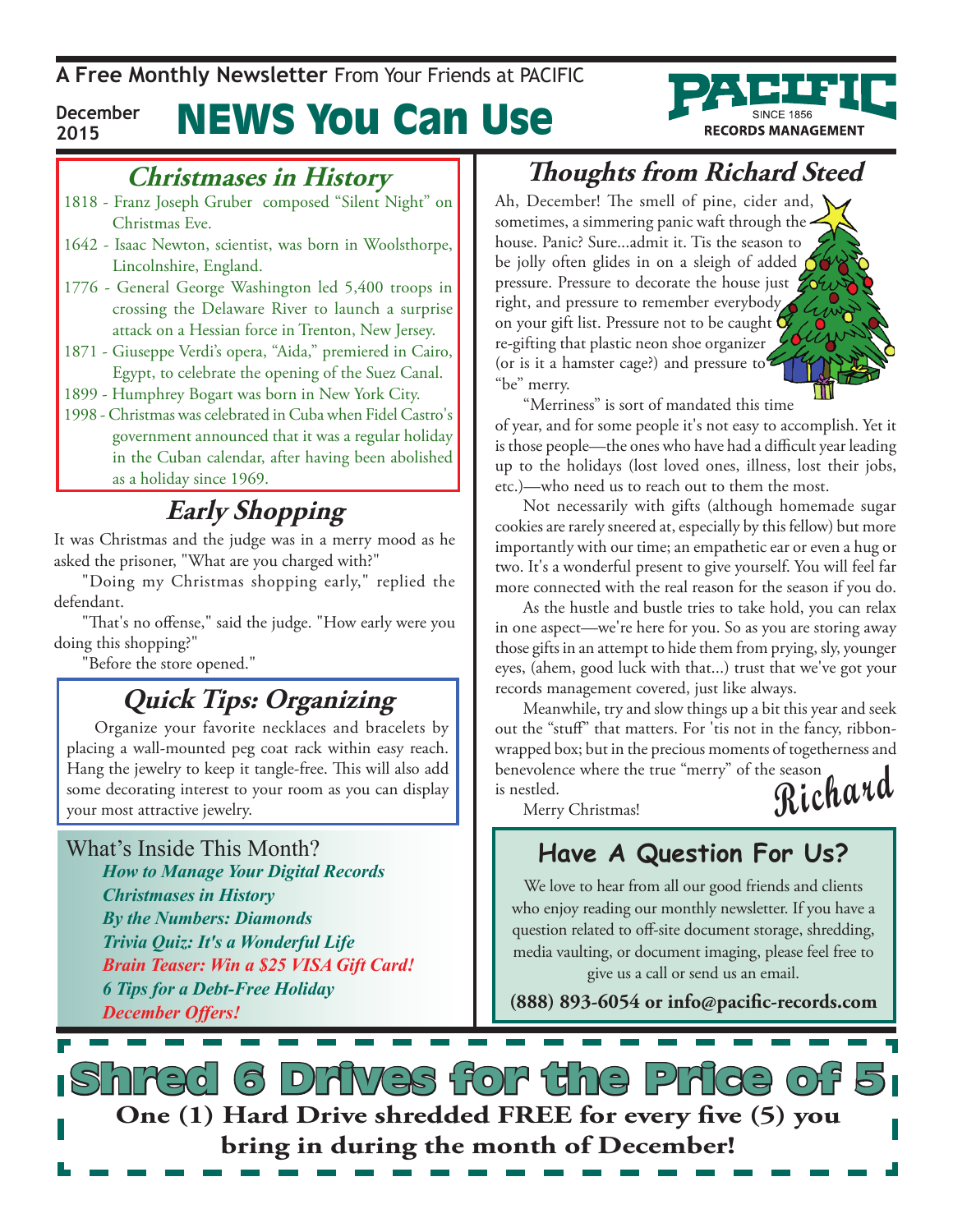### **Trivia Quiz: It's a Wonderful Life December Holidays and Events**

Every holiday season, Frank Capra's classic movie, "It's a Wonderful Life" makes the rounds on television stations. People have seen it over and over. See how much you remember from this oft-repeated holiday classic.

- 1. What was Sam Wanewright's jolly greeting?
- 2. What was the name of George's guardian angel?
- 3. What Sesame Street characters were named after the cop and the taxi cab driver in the movie?
- 4. What was Mr. Potter's first name?
- 5. How many Oscars was the film nominated for?
- 6. When the Martinis moved into their new home, what three things did George and Mary give them?
- 7. How much money did Uncle Billy lose when he accidentally gave it to Mr. Potter wrapped in a newspaper?
- 8. What did George have in his hand when he left Martini's bar?
- 9. What book did the guardian angel carry with him?

10. What was the name of the Bailey family maid?

#### Answers:

*1. Hee-haw! 2. Clarence. 3. Bert and Ernie. 4. Henry. 5. 5; 6. A box of salt, a loaf of bread, and a bottle of wine. 7. \$8,000 8. His insurance policy. 9. The Adventures of Tom Sawyer. 10. Annie.*

*"Strength does not come from physical capacity. It comes from an indomitable will."*

— Mahatma Gandhi

### **Did You Know: Cold Weather!**

- • Butte, Montana, has more days each year where the temperature drops below freezing (223 days) than any other city in the lower 48 states of the U.S.
- The snowiest U.S. location, based on average snowfall, is Stampede Pass, Washington, with 440.3 inches.
- • Based on normal daily minimum temperature, Barrow, Alaska, is the coldest U.S. city with a normal daily temperature of 4.1 degrees Fahrenheit.
- Rogers Pass, Montana, holds the distinction of being the coldest U.S. location in the lower 48 states with a record low of -70 degrees F (-57 degrees C) on January 20, 1954.
- The coldest temperature ever recorded anywhere on Earth was at Vostok Station in Antarctica on July 21, 1983. It dipped down to -128.6 degrees F (-89.2 degrees C) that day.
- The most snow recorded in a one-year period in the United States was 102 feet (31.5 meters) during the winter of 1971-1972 on Mount Rainier, Washington.

#### **Daily Observances**

- 1 Antarctica Day
- 1 Bifocals at the Monitor Liberation Day
- 1 World AIDS Day
- 2 Special Education Day
- 2 Special Kids Day
- 2 International Day for the Abolition of Slavery
- 3 International Day of Persons with Disabilities
- 4 National Salesperson's Day
- 5 Bathtub Party Day
- 5 World Soil Day
- 6 National Miners Day
- 6 National Pawnbrokers Day
- 7 National Pearl Harbor Remembrance Day
- 7 International Civil Aviation Day
- 9 International Anti-Corruption Day
- 10 Human Rights Day
- 11 Official Lost and Found Day
- 11 International Mountain Day
- 12 Gingerbread Decorating Day
- 12 International Shareware Day
- 12 National Day of the Horse
- 15 Bill of Rights Day
- 15 Cat Herders Day
- 17 Wright Brothers Day
- 18 Underdog Day
- 18 International Migrants Day
- 20 International Human Solidarity Day
- 21 Celebrate Short Fiction Day
- 21 Humbug Day
- 21 First Day of Winter
- 24 Christmas Eve
- 25 Christmas
- 26 National Whiner's Day
- 29 Tick Tock Day
- 31 Make Up Your Mind Day
- 31 New Year's Eve
- 31 No Interruptions Day

#### **Weekly Observances**

10-17 Human Rights Week 25-31 It's About Time Week

#### **Monthly Observances**

Worldwide Food Service Safety Month Bingo's Birthday Month National Impaired Driving Prevention Month

*Christmas waves a magic wand over this world, and behold, everything is softer and more beautiful.* — Norman Vincent Peale

The material contained in this newsletter is for informational purposes only and is based upon sources believed to be reliable and authoritative; however, it has not been independently verified by us. This newsletter should not be construed as offering professional advice. For guidance on a specific matter, please consult a qualified professional.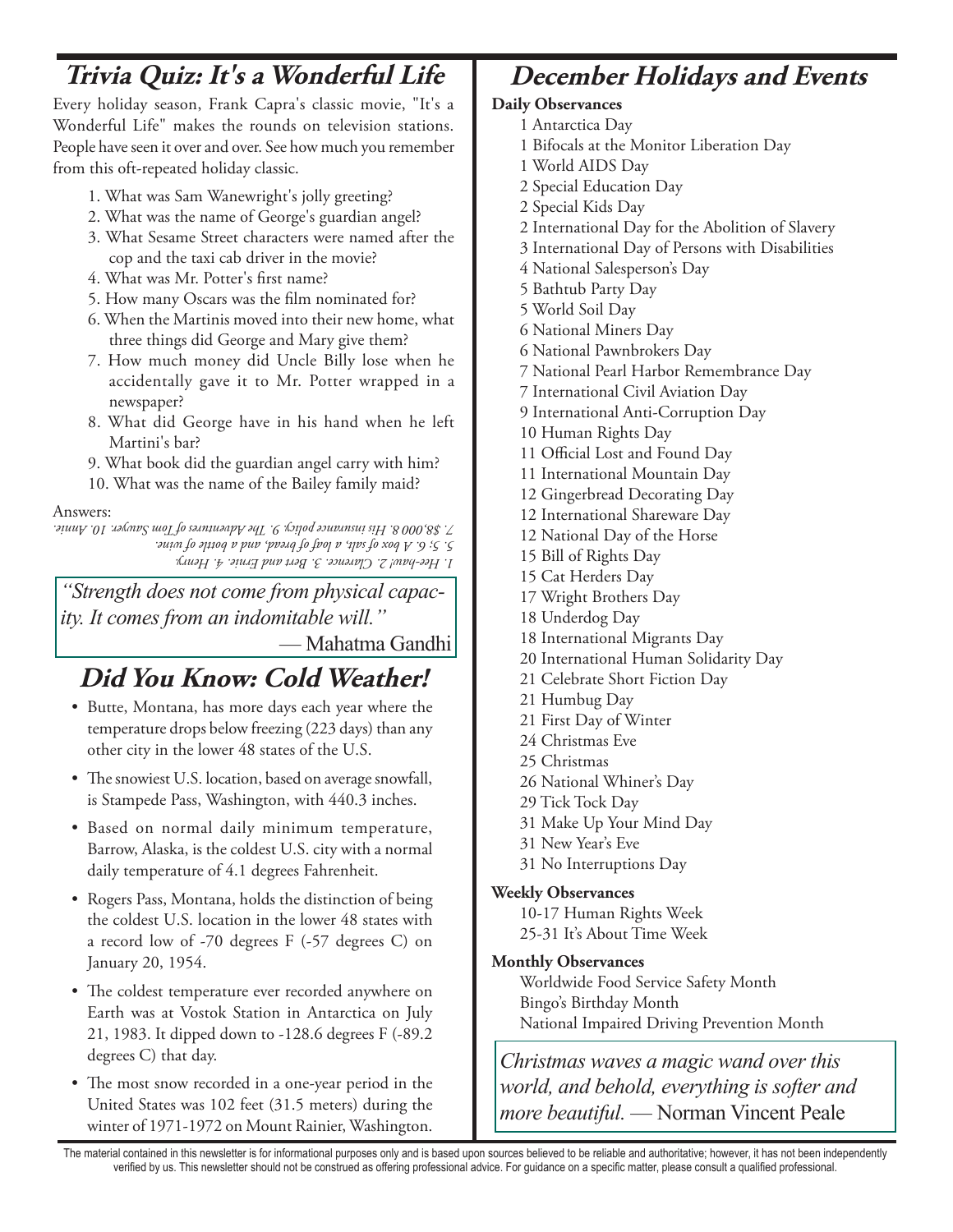### PacBlog **The Benefits of a Local Document Storage Provider**

PacBlog is the monthly web log of Pacific Records Storage To read this month's installment, please click the title below.

#### [http://pacific-records.com/the-benefits-of-a](http://pacific-records.com/the-benefits-of-a-local-document-storage-provider)[local-document-storage-provider](http://pacific-records.com/the-benefits-of-a-local-document-storage-provider)

You may also access the PacBlog at the URL below. There you will find this month's installment along with archives of previous installments.

**http://pacific-records.com/category/pacnews**

### **December Service Awards**

Celebrating Pacific Employee Anniversaries

**18 years** Greg Tudor

*"Christmas is not as much about opening our presents as opening our hearts."* — Janice Maeditere

#### **Do You Want To Win A \$25 VISA Gift Card?**



Each month we'll give you a new challenge of some type. All those

who reply with a correct answer are eligible to win. At the end of the month we'll draw a lucky name.

Here is this month's challenge:

How do you warm up a freshly painted room?

**Last Month's Answer to:** *How do you get a baby astronaut to sleep?*

> Email your answer to **info@pacific-records.com Last month's Winner: Natascha Schmid Firm Administrator "ROCK-IT"**

### **By the Numbers: Diamonds**

• An estimated \$13 billion worth of rough diamonds are produced each year, of which approximately \$8.5 billion are from Africa (65 percent).



- The U.S. claims a 38 percent share of the global diamond jewelry market.
- Only about 30 percent of diamonds are of gem quality. The remaining 70 percent are used for industrial applications including cutting, drilling, grinding, and polishing.
- To produce a single one-carat diamond, 250 tons of earth have to be mined.
- Botswana produces more diamonds than any other country, mining more than 24 million carats a year. Next is Russia with almost 18 million carats, followed by Canada at 11 million carats.

*Sources: World Diamond Council*

### **Quick Tips: Green Living**

Did you know that "sell-by" and "use-by" dates on food products are not federally regulated? They are not intended to indicate how safe the food is to eat. Rather, they are just the manufacturer's recommendation for best quality. Almost all foods can be safely eaten after their use-by dates. Knowing this can help reduce your home food waste.



"I used to bury my bones. Now I upload them to the cloud."

# 3 months FREE secure Destruction service

*Get 3 months of free Secure Destruction service when you sign up for a new Secure Destruction account with a one-year agreement. Just mention this coupon! Email info@pacific-records.com for more information.*